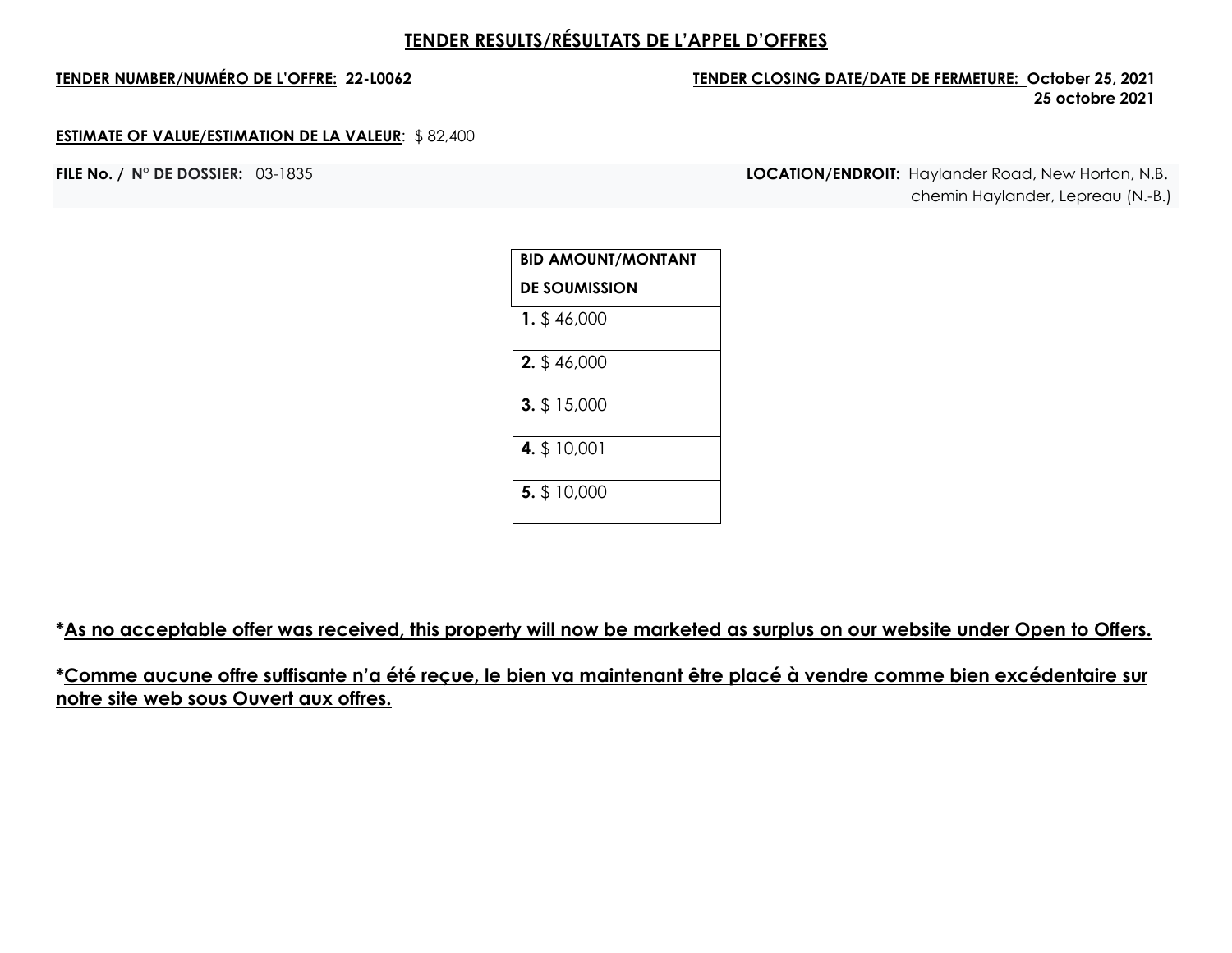## **TENDER NUMBER/NUMÉRO DE L'OFFRE: 22-L0063 TENDER CLOSING DATE/DATE DE FERMETURE: October 25, 2021 25 octobre 2021**

## **ESTIMATE OF VALUE/ESTIMATION DE LA VALEUR**: \$ 24,000

**FILE No. / N° DE DOSSIER:** 03-2002 **LOCATION/ENDROIT:** 66 Mascarene Road, l'Etete N.B. 66, chemin Mascarene, l'Etete (N.-B.)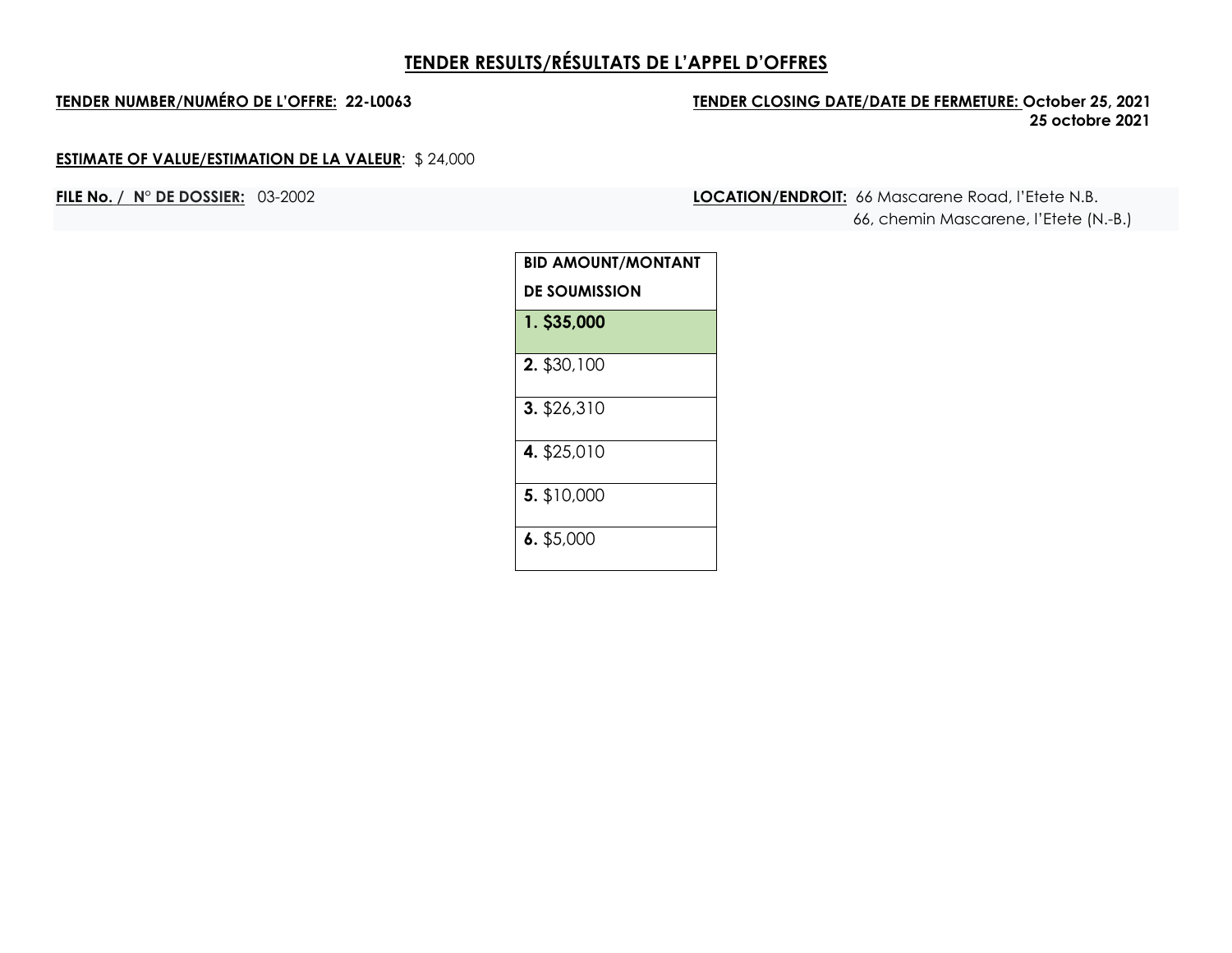## **TENDER NUMBER/NUMÉRO DE L'OFFRE: 22-L0064 TENDER CLOSING DATE/DATE DE FERMETURE: October 25, 2021 25 octobre 2021**

### **ESTIMATE OF VALUE/ESTIMATION DE LA VALEUR**: \$ 15,000

**FILE No.** / **N° DE DOSSIER:** 04-856 **LOCATION/ENDROIT:** 48 Haché Road, Landry Office, N.B. 48, chemin Haché, Landry Office (N.-B.)

| <b>BID AMOUNT/MONTANT</b> |  |
|---------------------------|--|
| <b>DE SOUMISSION</b>      |  |
| 1. \$5,301                |  |
| $2.$ \$1,200              |  |
| $3.$ \$ 500               |  |

**\*As no acceptable offer was received, this property will now be marketed as surplus on our website under Open to Offers.**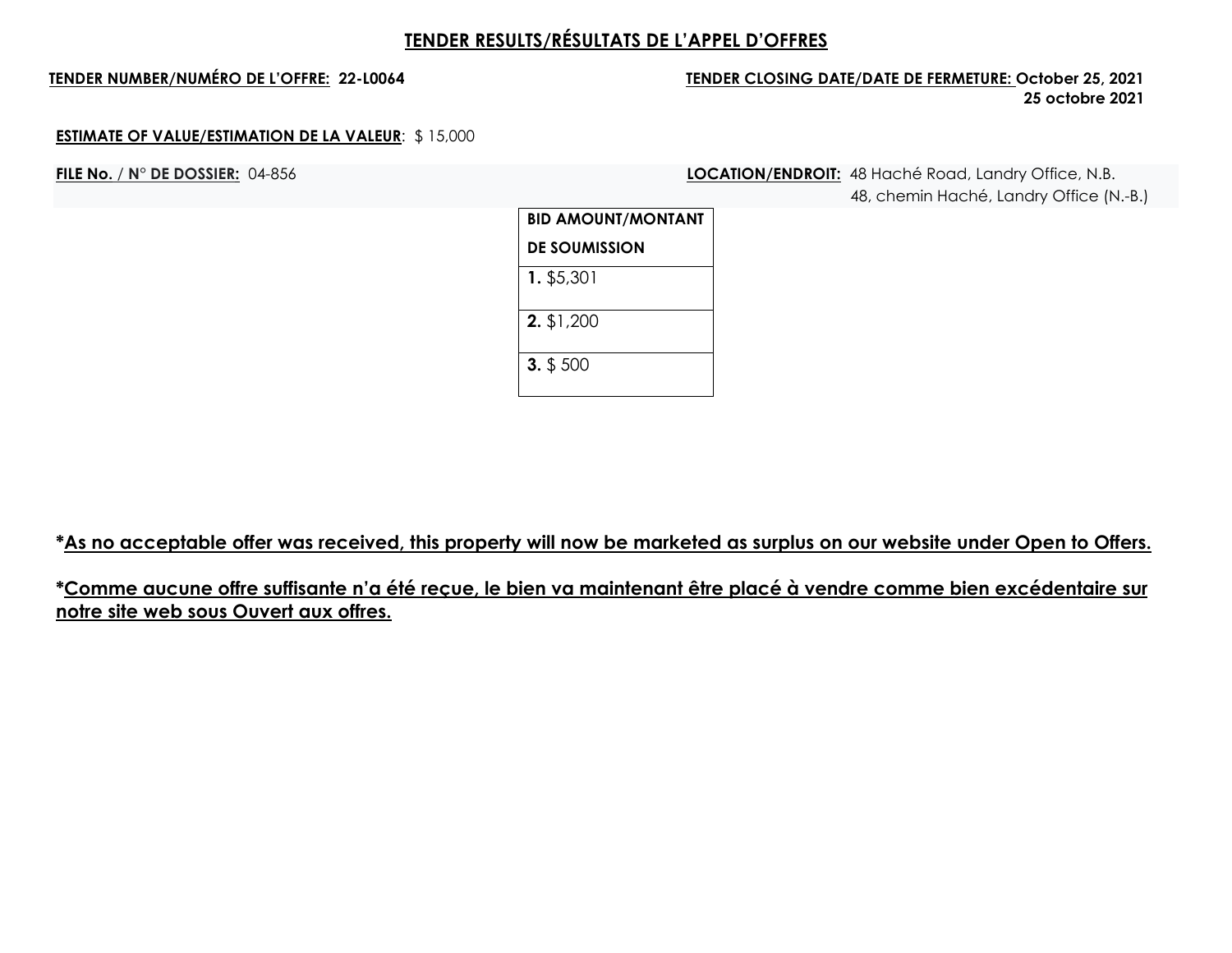## **TENDER NUMBER/NUMÉRO DE L'OFFRE: 22-L0065 TENDER CLOSING DATE/DATE DE FERMETURE: October 25, 2021 25 octobre 2021**

## **ESTIMATE OF VALUE/ESTIMATION DE LA VALEUR**: \$ 2,800

**FILE No.** / **N° DE DOSSIER:** 04-916 **LOCATION/ENDROIT:** 41 De-La-Croix Road, Sainte-Cécile, N.B. 41, chemin de-la-Croix, Sainte-Cécile (N.-B.)

| BID AMOUNT/MONTANT<br>DE SOUMISSION |
|-------------------------------------|
| 1. \$5,000                          |
| 2. \$3,250                          |
| 3. \$3,001                          |
| 4. \$2,850                          |
| 5. \$2,850                          |
| $6.$ \$ 2,500                       |
| 7. \$1,500                          |
| 8. \$1,500                          |
| $9.$ \$1,100                        |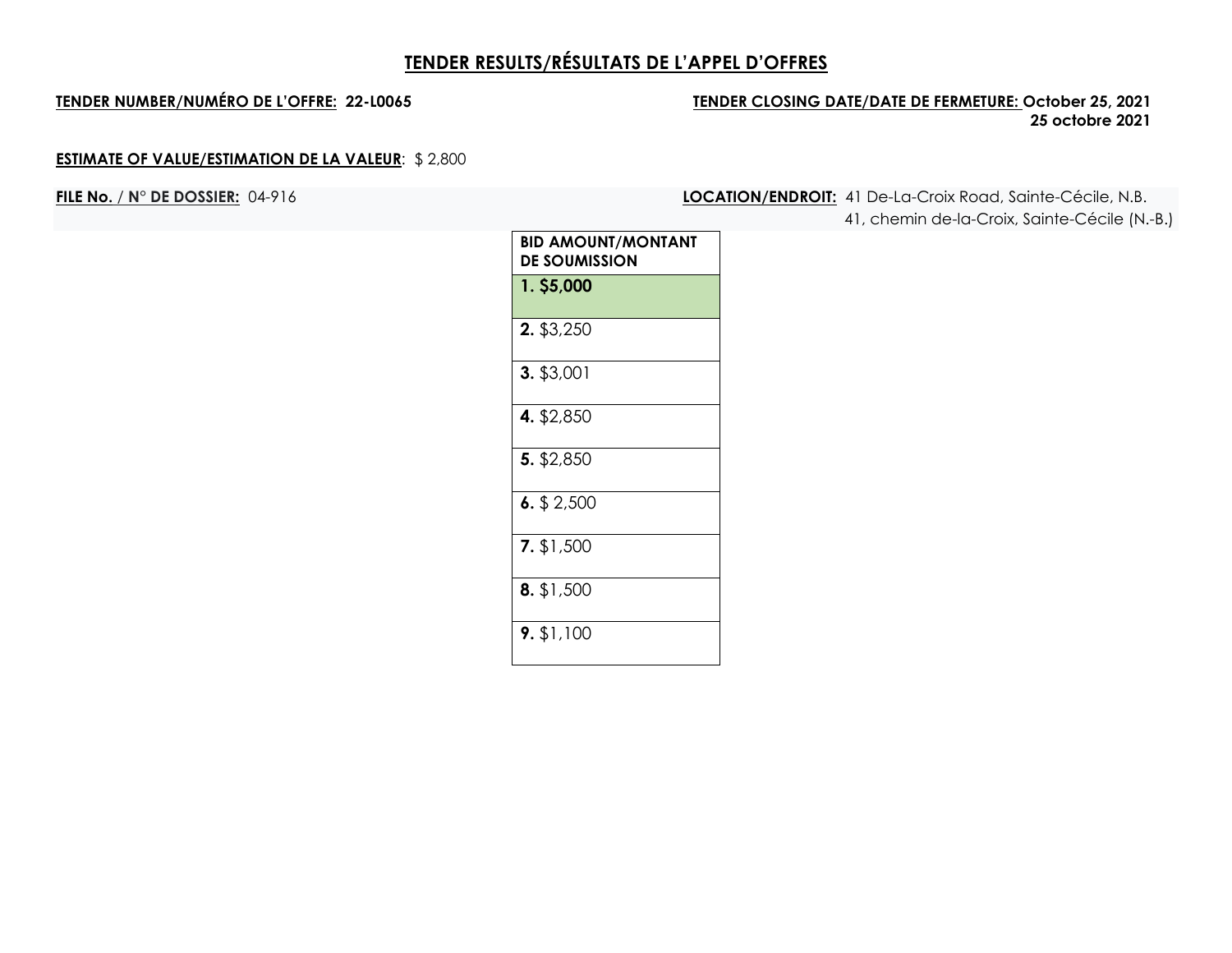## **TENDER NUMBER/NUMÉRO DE L'OFFRE: 22-L0066 TENDER CLOSING DATE/DATE DE FERMETURE: October 25, 2021 25 octobre 2021**

## **ESTIMATE OF VALUE/ESTIMATION DE LA VALEUR**: \$ 1,000

**FILE No.** / **N° DE DOSSIER:** 04-1245 **LOCATION/ENDROIT:** Route 335, Évangéline, N.B. route 335, Évangéline (N.-B.)

| TOUTE 333, EVAILIGE IN.- |  |
|--------------------------|--|
|                          |  |

| <b>BID AMOUNT/MONTANT</b> |  |  |
|---------------------------|--|--|
| <b>DE SOUMISSION</b>      |  |  |
| 1. \$1,818                |  |  |
| $2.$ \$1,501              |  |  |
| 3. \$1,100                |  |  |
| 4. \$1,003                |  |  |
| 5. \$1,000                |  |  |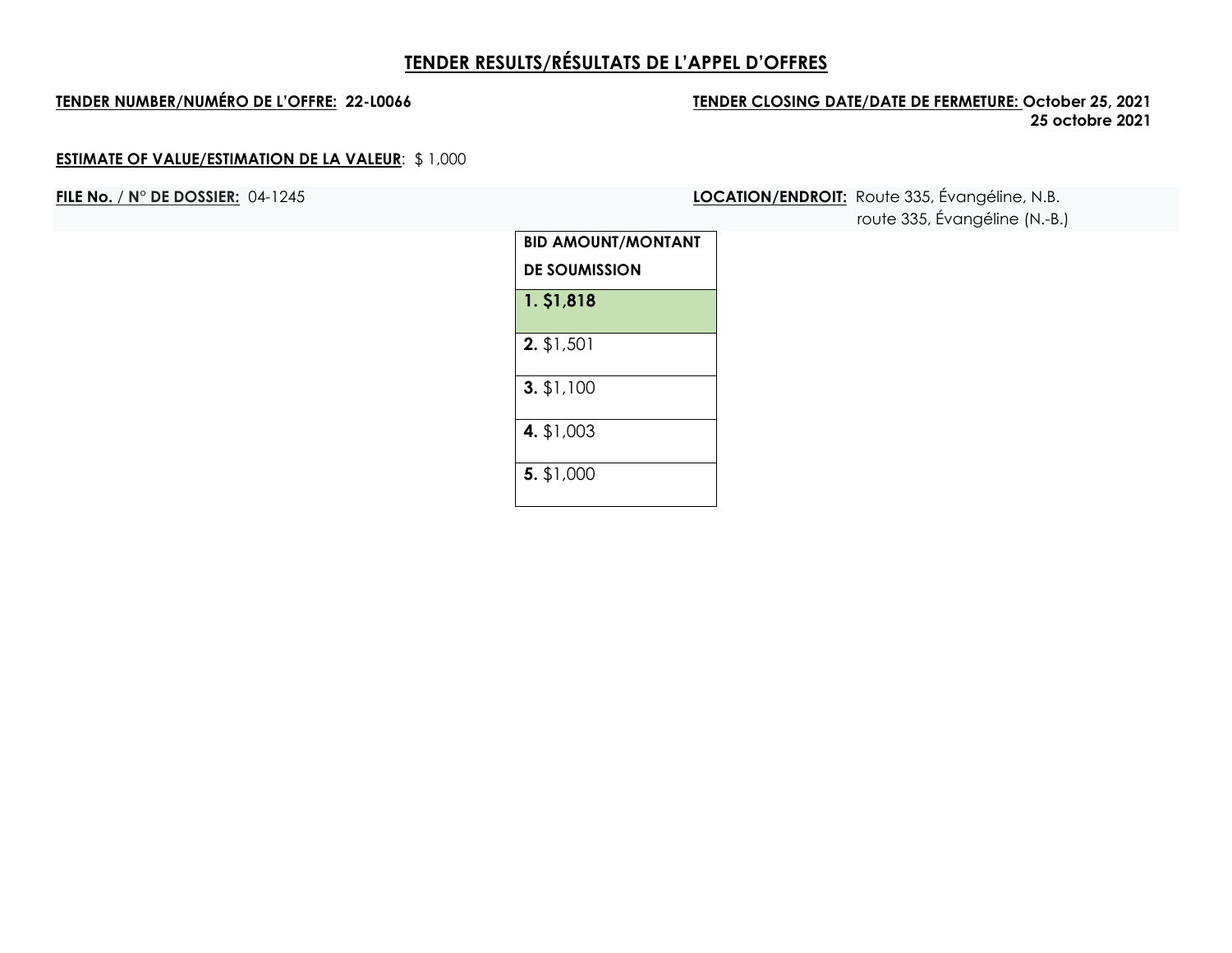## **TENDER NUMBER/NUMÉRO DE L'OFFRE: 22-L0067 TENDER CLOSING DATE/DATE DE FERMETURE: October 25, 2021 25 octobre 2021**

### **ESTIMATE OF VALUE/ESTIMATION DE LA VALEUR**: \$ 2,300

**FILE No.** / **N° DE DOSSIER:** 04-1397 **LOCATION/ENDROIT:** 1394 Route 135, Bois-Blanc, N.B. 1394 route 135, Bois-Blanc (N.-B.)

| <b>BID AMOUNT/MONTANT</b> |
|---------------------------|
| <b>DE SOUMISSION</b>      |
| 1. \$10,111               |
| 2. \$10,000               |
| 3. \$5,200                |
| 4. \$4,000                |
| 5. \$3,501                |
| 6. \$3,250                |
| 7. \$3,001                |
| 8. \$3,000                |
| 9. \$2.501                |
| 10. \$2,500               |
| 11. \$2,500               |
| 12. \$2,400               |
| 13. \$2,300               |
| 14. \$1,350               |
| 15. $\sqrt{1,275}$        |
| 16. \$1,000               |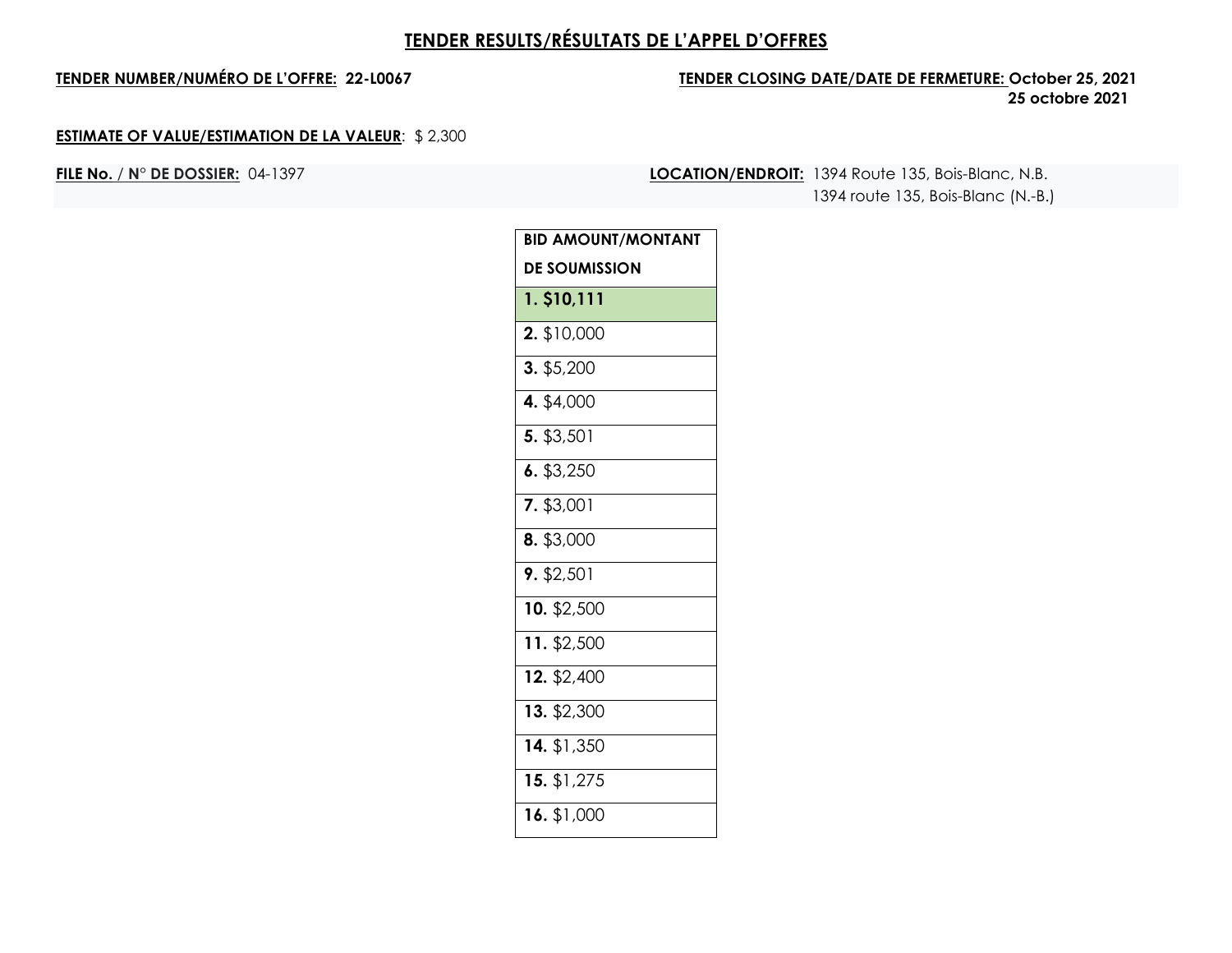## **TENDER NUMBER/NUMÉRO DE L'OFFRE: 22-L0068 TENDER CLOSING DATE/DATE DE FERMETURE: October 25, 2021 25 octobre 2021**

## **ESTIMATE OF VALUE/ESTIMATION DE LA VALEUR**: \$ 5,000

**FILE No.** / **N° DE DOSSIER:** 04-1587 **LOCATION/ENDROIT:** 109 Gloucester Junction Road, Gloucester Junction, N.B. 109, chemin Gloucester Junction, Gloucester Junction (N.-B.)

| <b>BID AMOUNT/MONTANT</b> |
|---------------------------|
| <b>DE SOUMISSION</b>      |
| 1. \$10,100               |
| 2. \$7,101                |
| 3. \$6,600                |
| 4. \$6,000                |
| 5. \$5,555                |
| 6. \$5,008                |
| 7. \$3,000                |
| 8. \$2,500                |
| 9. \$2,200                |
| 10. \$2,200               |
| 11. \$566                 |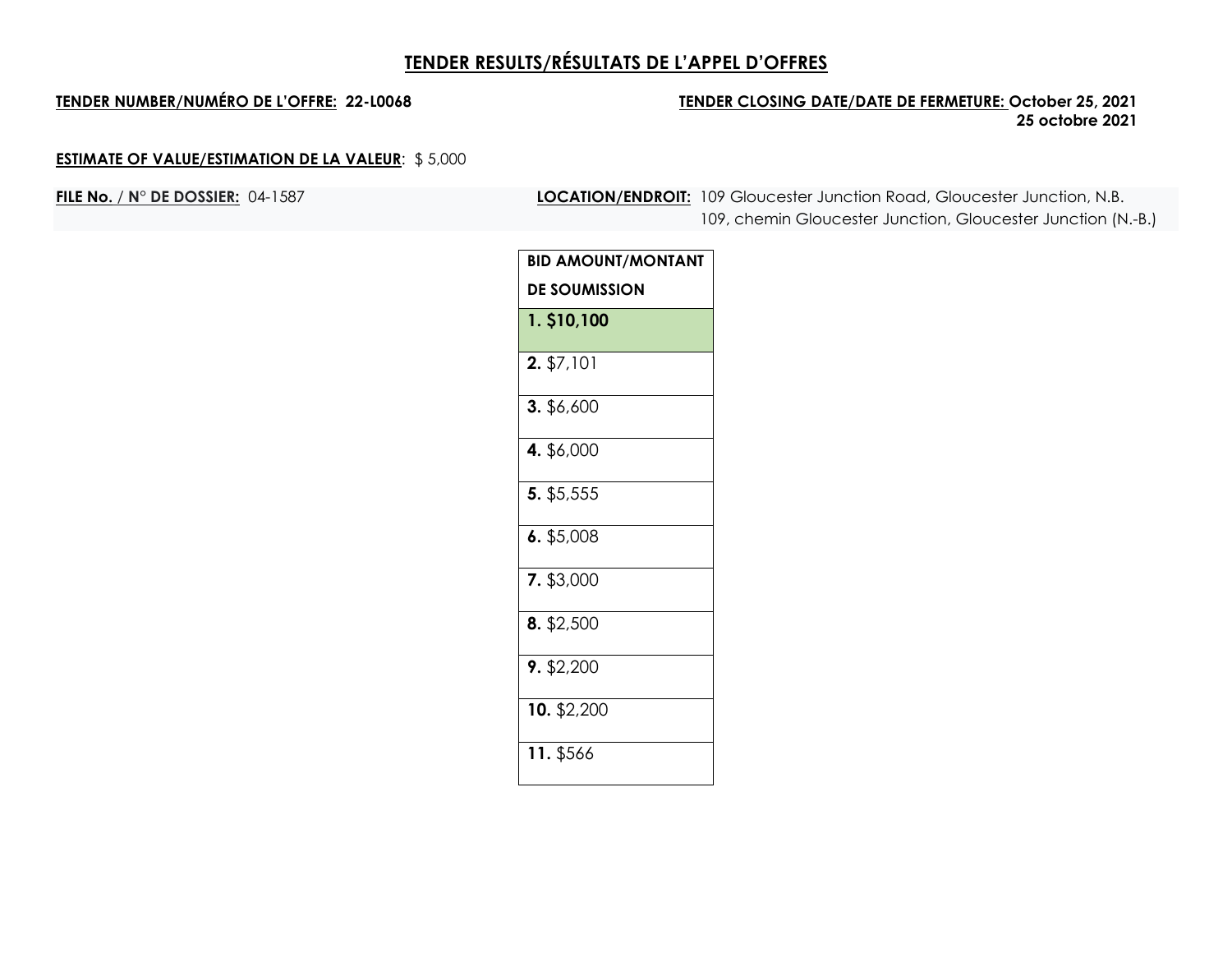## **TENDER NUMBER/NUMÉRO DE L'OFFRE: 22-L0069 TENDER CLOSING DATE/DATE DE FERMETURE: October 25, 2021 25 octobre 2021**

### **ESTIMATE OF VALUE/ESTIMATION DE LA VALEUR**: \$ 11,000

**FILE No.** / **N° DE DOSSIER:** 04-2265 **LOCATION/ENDROIT:** Haut-Saint-Simon Road, Haut-Saint-Simon, N.B. chemin Haut-Saint-Simon, Haut-Saint-Simon (N.-B.)

| <b>BID AMOUNT/MONTANT</b> |  |
|---------------------------|--|
| <b>DE SOUMISSION</b>      |  |
| $1.$ \$1,100              |  |
|                           |  |
|                           |  |

**\*As no acceptable offer was received, this property will now be marketed as surplus on our website under Open to Offers.**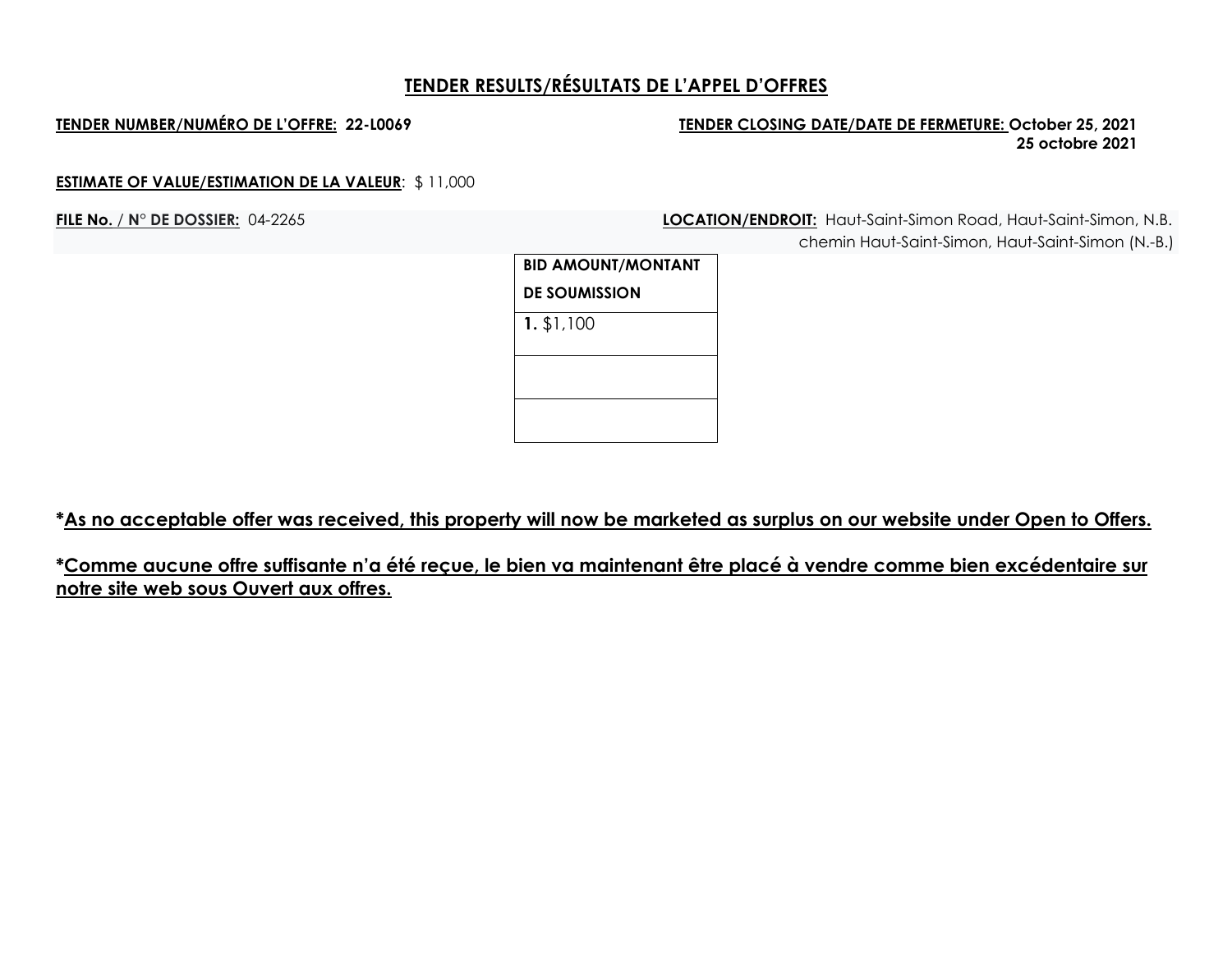## **TENDER NUMBER/NUMÉRO DE L'OFFRE: 22-L0070 TENDER CLOSING DATE/DATE DE FERMETURE: October 25, 2021 25 octobre 2021**

### **ESTIMATE OF VALUE/ESTIMATION DE LA VALEUR**: \$ 2,000

**FILE No.** / **N° DE DOSSIER:** 06-262 **LOCATION/ENDROIT:** Backland Road, Kingston, N.B. Chemin Backland, Kingston (N.-B.)

| <b>BID AMOUNT/MONTANT</b><br><b>DE SOUMISSION</b> |
|---------------------------------------------------|
| 1. \$10,000                                       |
| 2. \$3,999                                        |
| 3. \$3,008                                        |
| 4. \$3,000                                        |
| 5. \$2,132                                        |
| 6.5600                                            |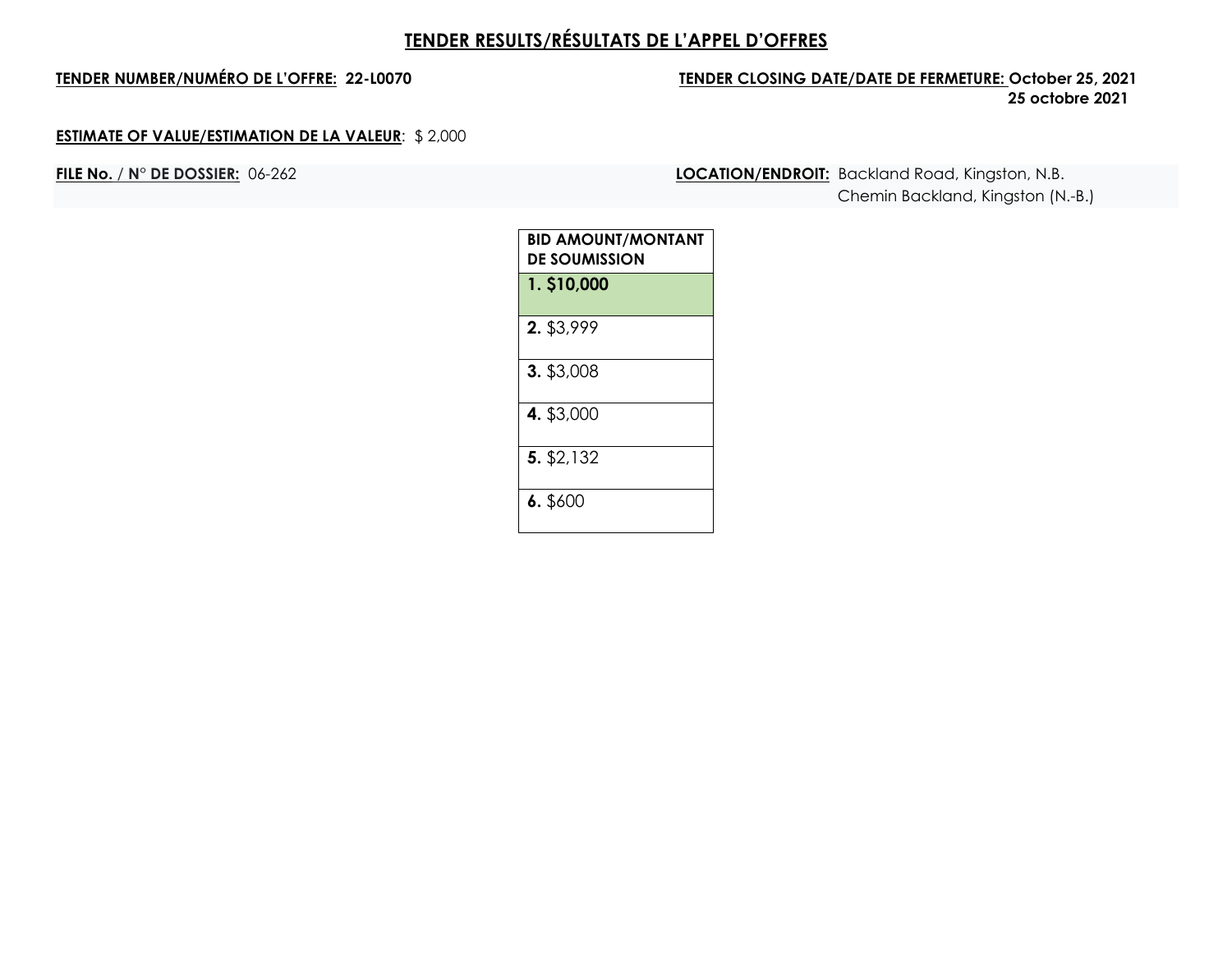## **TENDER NUMBER/NUMÉRO DE L'OFFRE: 22-L0071 TENDER CLOSING DATE/DATE DE FERMETURE: October 25, 2021 25 octobre 2021**

### **ESTIMATE OF VALUE/ESTIMATION DE LA VALEUR**: \$ 20,000

**FILE No.** / **N° DE DOSSIER:** 06-281 **LOCATION/ENDROIT:** Brittain Road, Nerepis, N.B. chemin Brittain, Nerepis (N.-B.)

| BID AMOUNT/MONTANT<br><b>DE SOUMISSION</b> |
|--------------------------------------------|
| 1. \$17,500                                |
| 2. \$15,200                                |
| 3. \$10,000                                |
| 4. \$5,000                                 |
| 5. \$2,100                                 |
| $6.$ \$2,000                               |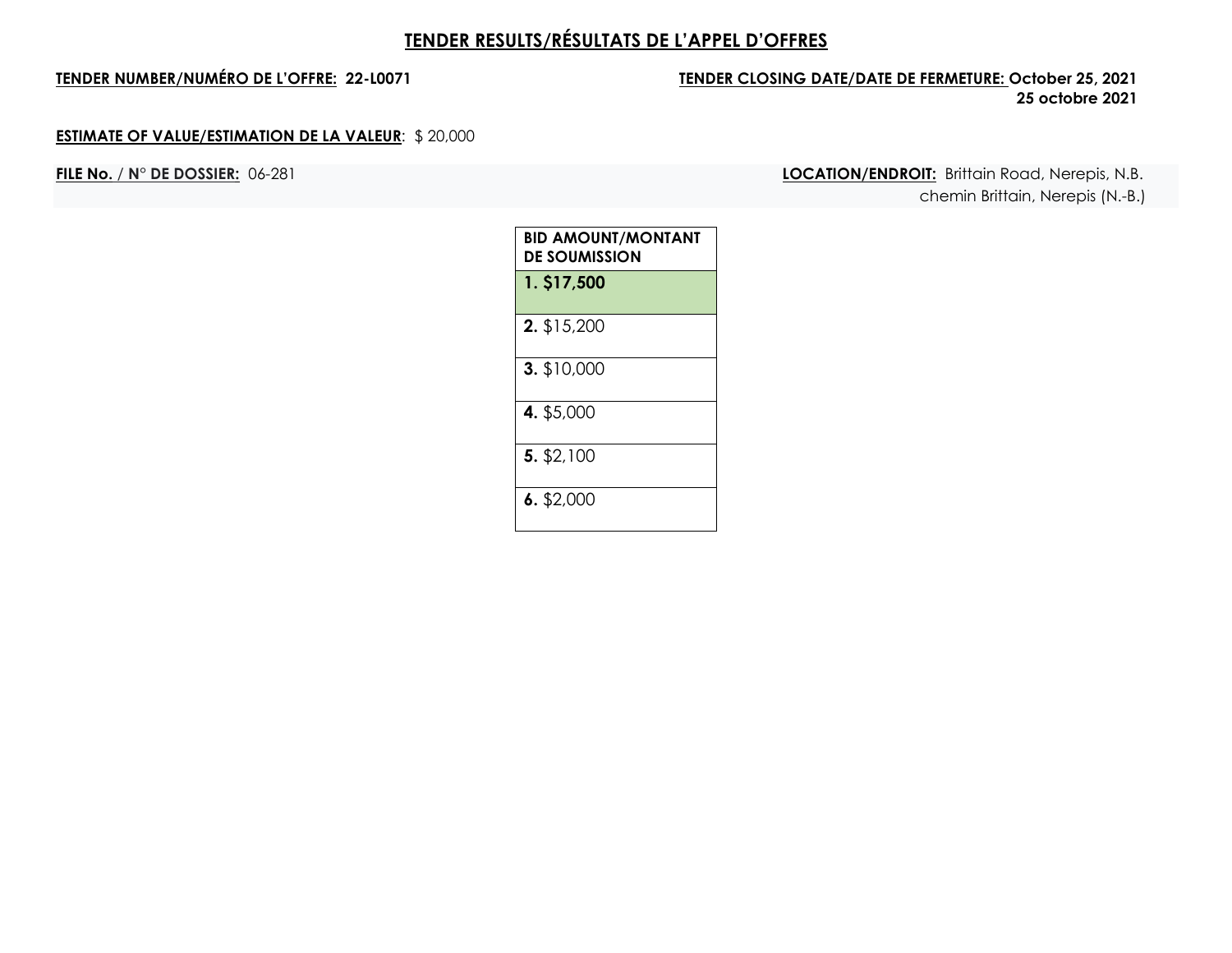## **TENDER NUMBER/NUMÉRO DE L'OFFRE: 22-L0072 TENDER CLOSING DATE/DATE DE FERMETURE: October 25, 2021 25 octobre 2021**

## **ESTIMATE OF VALUE/ESTIMATION DE LA VALEUR**: \$ 4,000

**FILE No.** / **N° DE DOSSIER:** 08-1615 **LOCATION/ENDROIT:** 877 Route 415, Warwick Settlement, N.B. 877, route 415, Warwick Settlement (N.-B.)

| BID AMOUNT/MONTANT   |  |
|----------------------|--|
| <b>DE SOUMISSION</b> |  |
| 1. \$4,113           |  |
| 2. \$1,000           |  |
| 3. \$1,000           |  |
| 4. \$1,000           |  |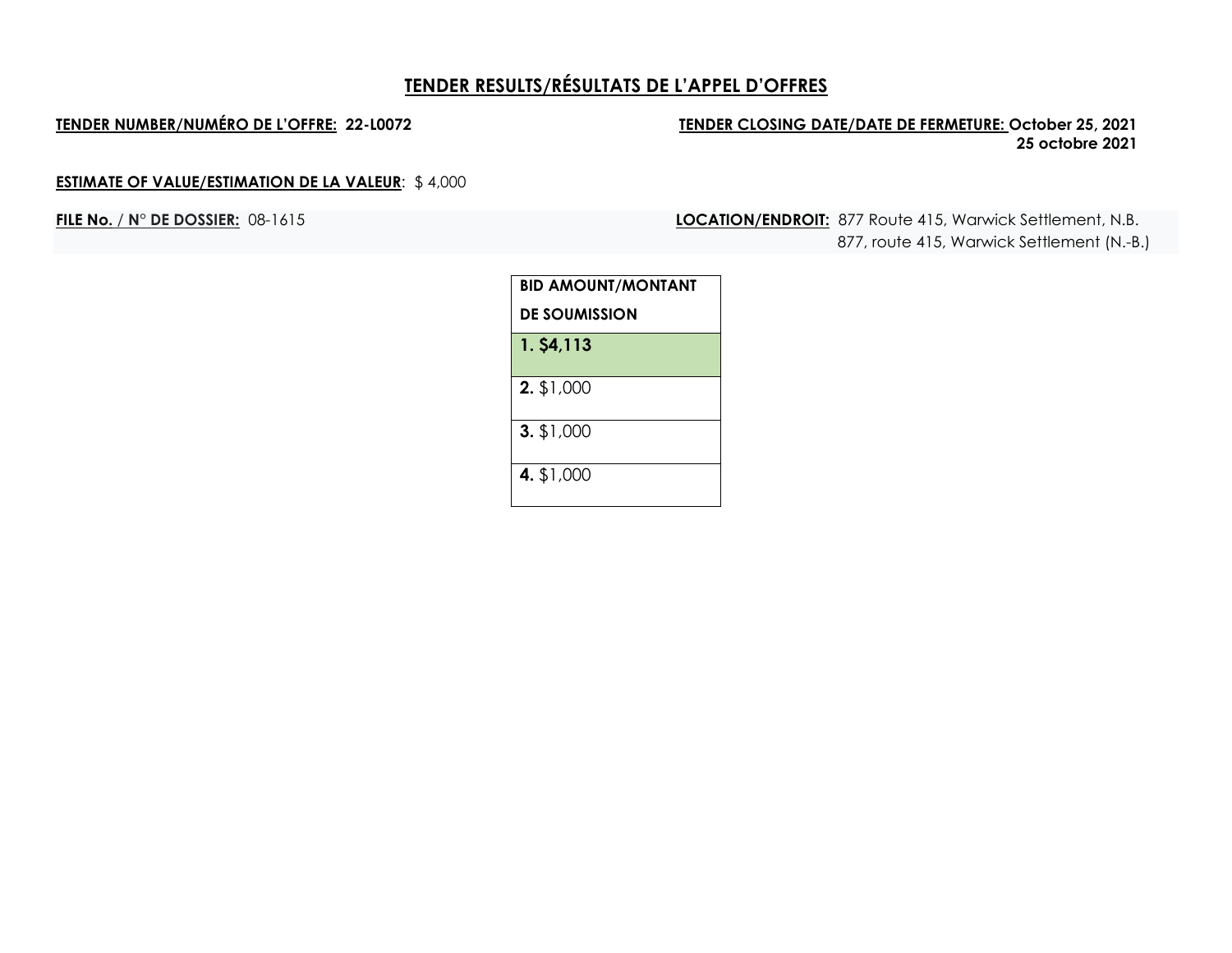## **TENDER NUMBER/NUMÉRO DE L'OFFRE: 22-L0073 TENDER CLOSING DATE/DATE DE FERMETURE: October 25, 2021 25 octobre 2021**

## **ESTIMATE OF VALUE/ESTIMATION DE LA VALEUR**: \$ 1,000

**FILE No.** / **N° DE DOSSIER:** 08-1623 **LOCATION/ENDROIT:** 2629 Weldfield-Collette Road, Collette, N.B. 2629, chemin Weldfield-Collette, Collette (N.-B.)

| <b>BID AMOUNT/MONTANT DE SOUMISSION</b> |                    |
|-----------------------------------------|--------------------|
| 1. \$6,101                              | 2. \$6,000         |
| 3. \$3,800                              | 4. \$3,513.13      |
| 5. \$3,277                              | $6.$ \$3,100       |
| $7.$ \$2,501                            | $8.$ \$2,501       |
| $9.$ \$2,500                            | 10. \$2,200        |
| 11. \$2,200                             | 12. \$2,021        |
| 13. \$2,000                             | 14. \$2,000        |
| 15. \$2,000                             | 16. \$1,818        |
| 17. $$1,500$                            | <b>18.</b> \$1,500 |
| 19. \$1,300                             | 20. \$1,201        |
| 21. \$1,200                             | 22. \$1,100        |
| 23. \$1,100                             | 24. \$1,100        |
| 25. \$1,100                             | 27. \$1,050        |
| 28. \$1,000                             | 29. \$1,000        |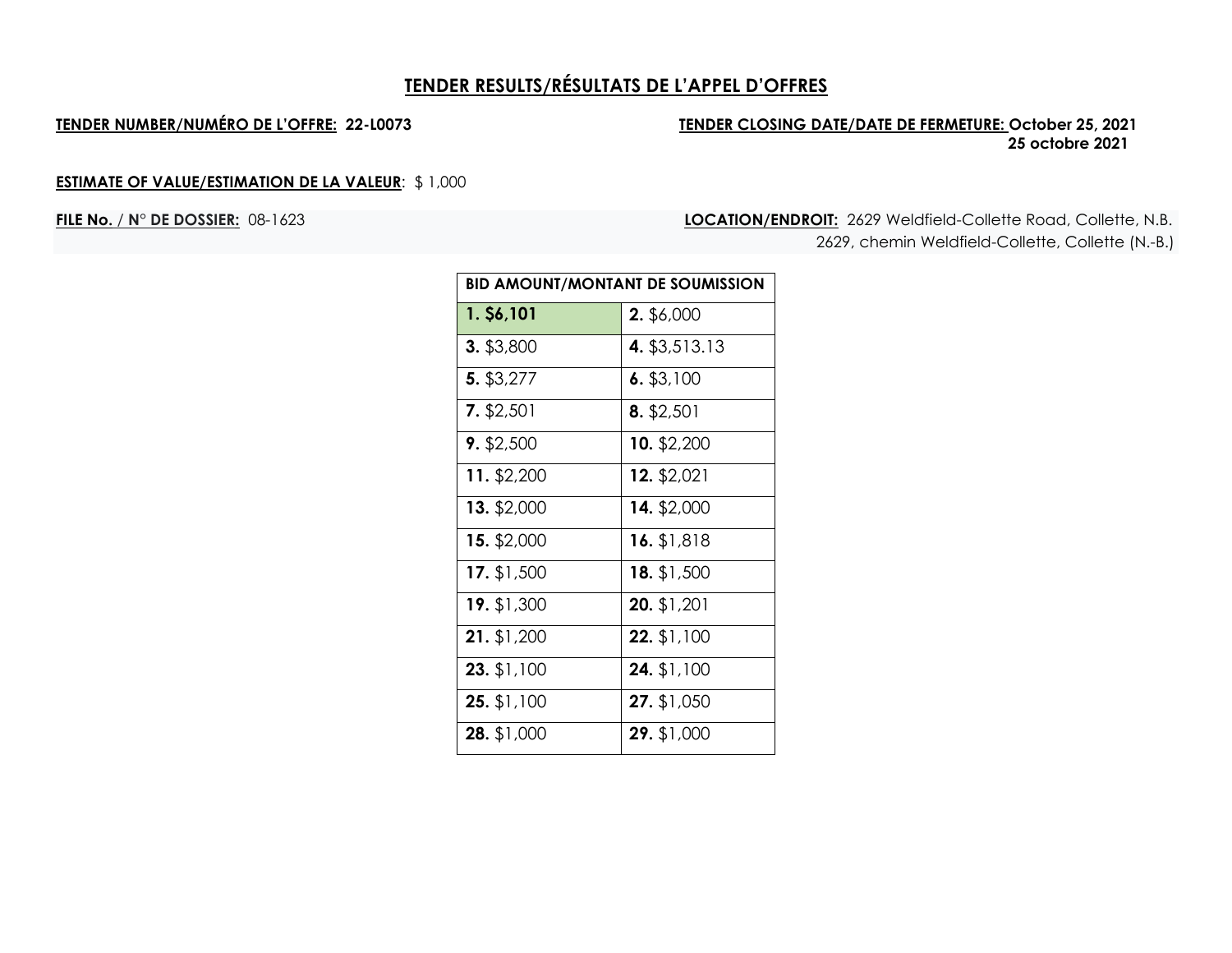### **TENDER NUMBER/NUMÉRO DE L'OFFRE: 22-L0074 TENDER CLOSING DATE/DATE DE FERMETURE: October 25, 2021 25 octobre 2021**

### **ESTIMATE OF VALUE/ESTIMATION DE LA VALEUR**: \$ 3,500

**FILE No.** / **N° DE DOSSIER:** 08-1789 **LOCATION/ENDROIT:** 7411 Route 8, New Bandon, N.B. 7411, route 8, New Bandon (N.-B.)

| <b>BID AMOUNT/MONTANT</b> |
|---------------------------|
| <b>DE SOUMISSION</b>      |
| 1. \$7,100                |
| 2. \$4,488                |
| $3.$ \$4,000              |
| 4. \$4,000                |
| 5. \$3,838                |
| 6. \$3,600                |
| 7. \$3,598                |
| 8. \$3,550                |
| 9. \$1,500                |
| $10.$ \$1,001             |
| 11. \$1,000               |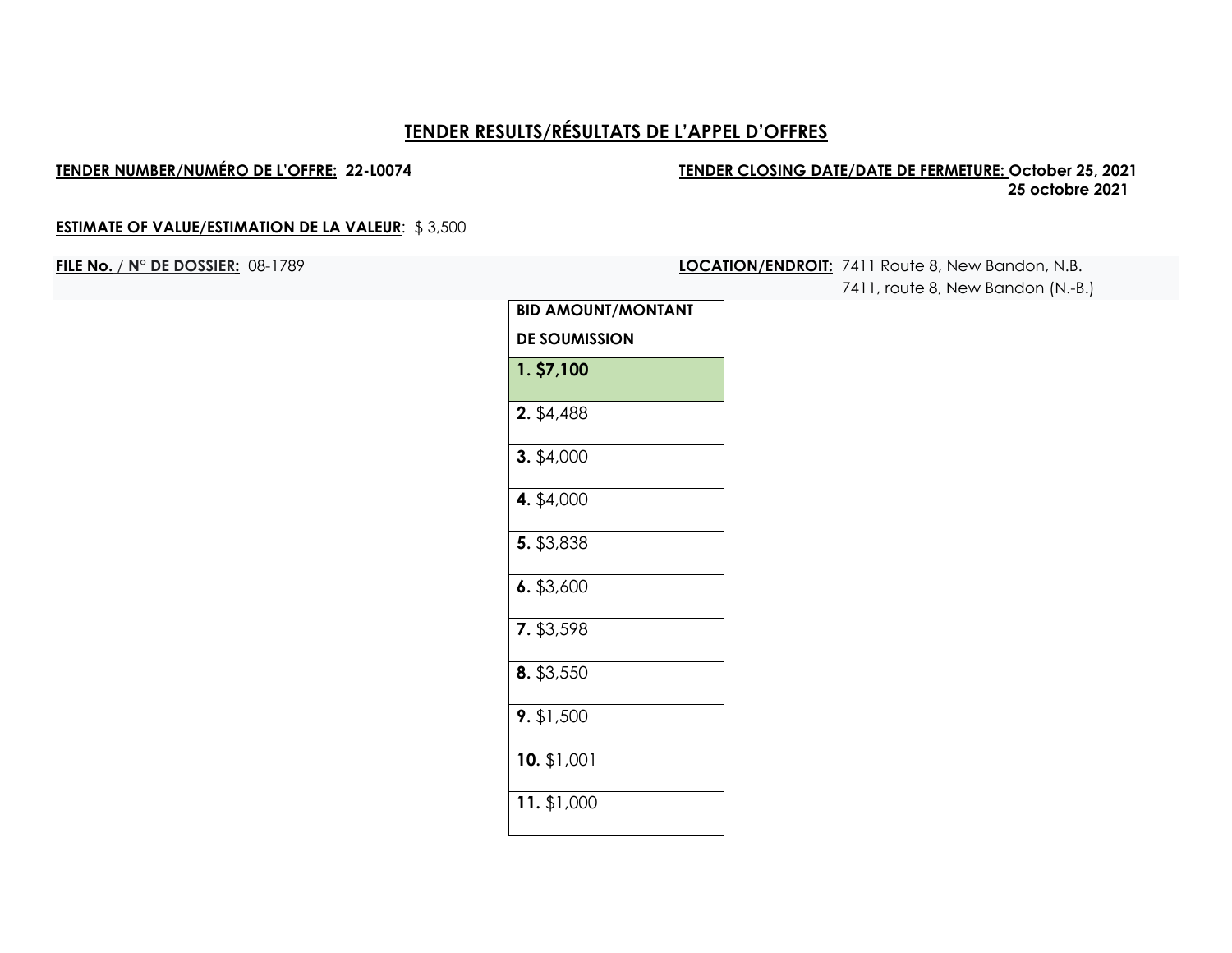## **TENDER NUMBER/NUMÉRO DE L'OFFRE: 22-L0075 TENDER CLOSING DATE/DATE DE FERMETURE: October 25, 2021 25 octobre 2021**

### **ESTIMATE OF VALUE/ESTIMATION DE LA VALEUR**: \$ 7,000

**FILE No. / N° DE DOSSIER:** 08-1791 **LOCATION/ENDROIT:** 18 Du Moulin Road, Baie-Sainte-Anne, N.B. 18, chemin du Moulin, Baie-Sainte-Anne (N.-B.)

| BID AMOUNT/MONTANT   |  |
|----------------------|--|
| <b>DE SOUMISSION</b> |  |
| $1.$ \$1,000         |  |
| 2. \$1,000           |  |

**\*As no acceptable offer was received, this property will now be marketed as surplus on our website under Open to Offers.**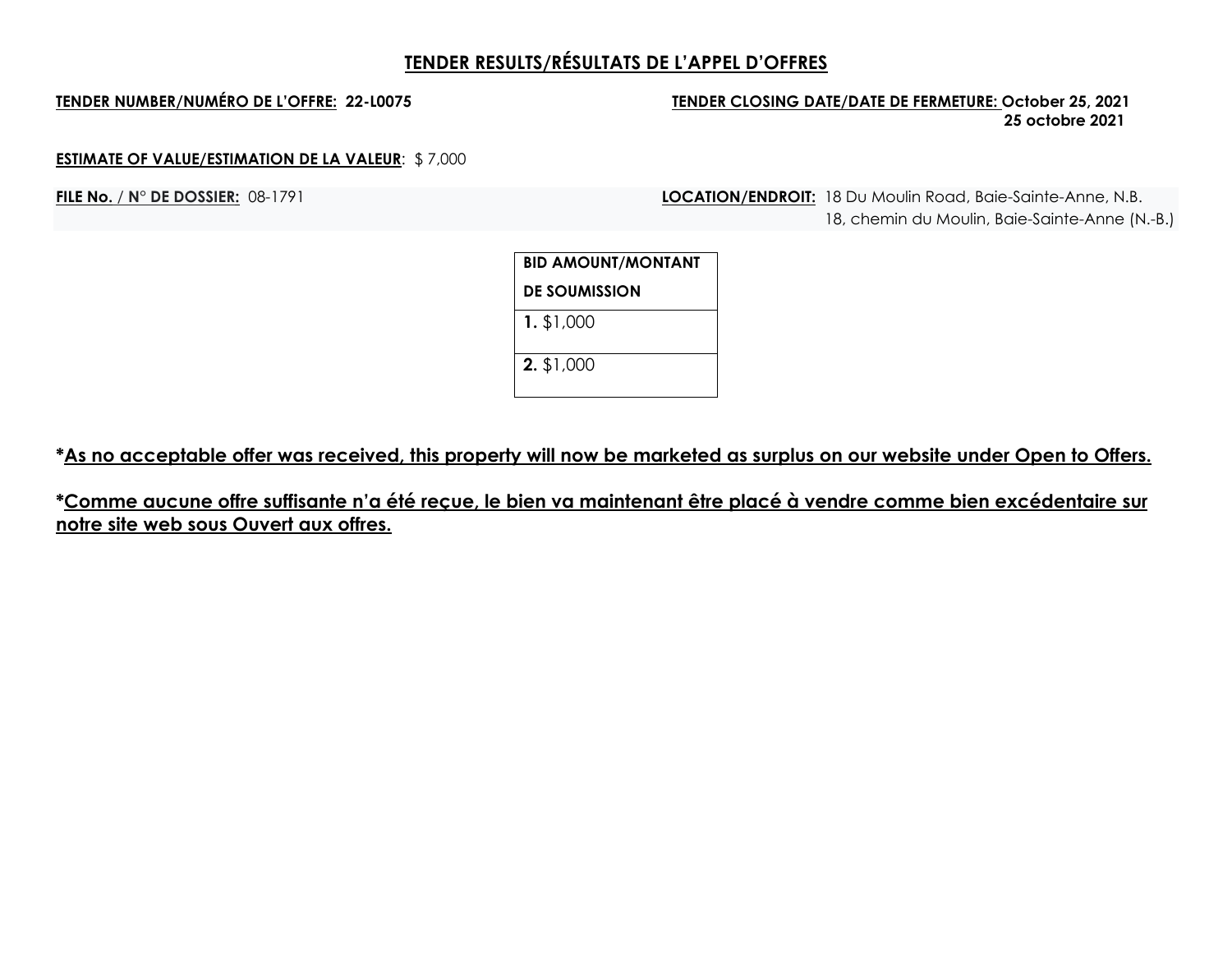## **TENDER NUMBER/NUMÉRO DE L'OFFRE: 22-L0076 TENDER CLOSING DATE/DATE DE FERMETURE: October 25, 2021 25 octobre 2021**

### **ESTIMATE OF VALUE/ESTIMATION DE LA VALEUR**: \$ 23,000

**FILE No.** / **N° DE DOSSIER:** 09-2110 **LOCATION/ENDROIT:** 2368 Waterside Drive, Cambridge Narrows, N.B.

2368, promenade Waterside, Cambridge Narrows (N.-B.)

| <b>BID AMOUNT/MONTANT</b> |
|---------------------------|
| <b>DE SOUMISSION</b>      |
| 1. \$30,000               |
| 2. \$25,252               |
| 3. \$25,000               |
| 4. \$14,200               |
| 5. \$7,500                |
| $6.$ \$5,100              |
| 7. \$5,000                |
| 8. \$4,950                |
| $9.$ \$2,225              |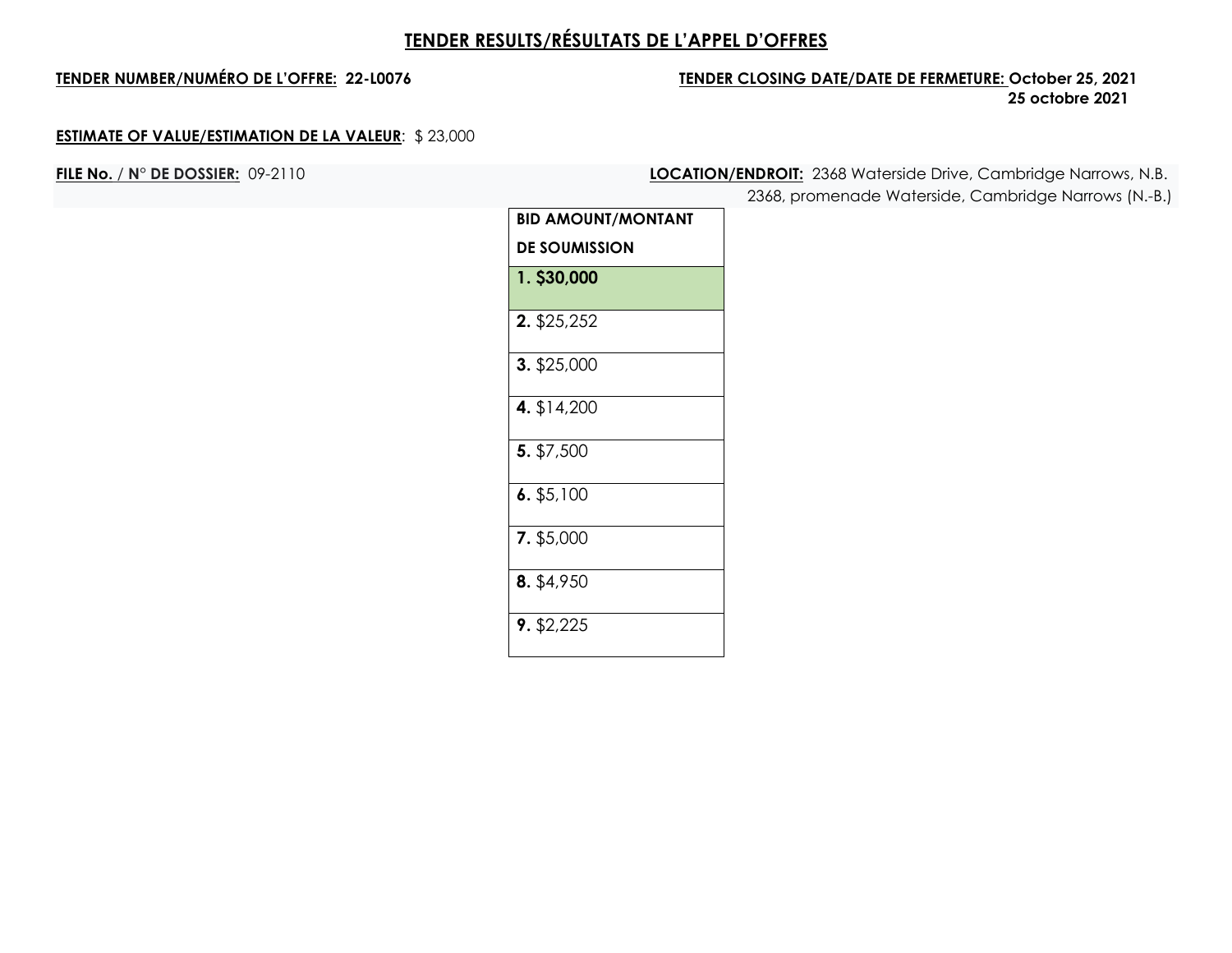## **TENDER NUMBER/NUMÉRO DE L'OFFRE: 22-L0077 TENDER CLOSING DATE/DATE DE FERMETURE: October 25, 2021 25 octobre 2021**

### **ESTIMATE OF VALUE/ESTIMATION DE LA VALEUR**: \$ 2,200

**FILE No.** / **N° DE DOSSIER:** 10-1807 **LOCATION/ENDROIT:** 171 Lorne Road, Lorne, N.B.

171, chemin Lorne, Lorne (N.-B.)

| BID AMOUNT/MONTANT DE |              |
|-----------------------|--------------|
| <b>SOUMISSION</b>     |              |
| 1. \$8,100            | $2.$ \$7,101 |
| $3.$ \$5,250          | 4. \$4,000   |
| 5. \$3,501            | $6.$ \$3,500 |
| 7. \$3,333            | 8. \$3,300   |
| 9. \$3,003            | 10. \$3,001  |
| 11. \$2,700           | 12. \$2,651  |
| 13. \$2,600           | 14. \$2,555  |
| 15. \$2,550           | 16. \$2,500  |
| 17. \$2,500           | 18. \$2,300  |
| 19. \$2,300           | 20. \$2,300  |
| 21. \$2,250           | 22. \$2,200  |
| 23. \$2,200           | 24. \$2,200  |
| 25. \$1,200           | 26. \$500    |
|                       |              |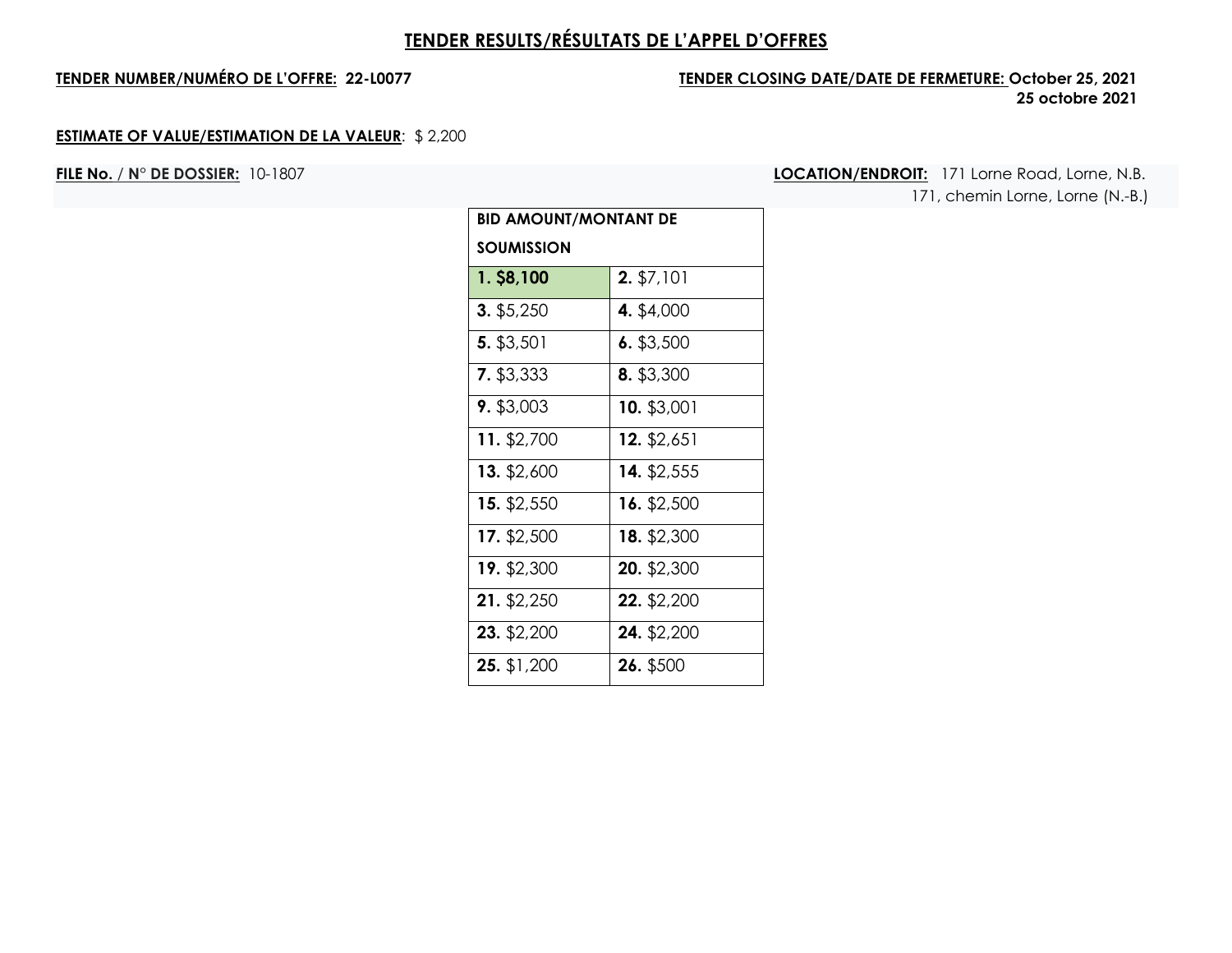## **TENDER NUMBER/NUMÉRO DE L'OFFRE: 22-L0078 TENDER CLOSING DATE/DATE DE FERMETURE: October 25, 2021 25 octobre 2021**

## **ESTIMATE OF VALUE/ESTIMATION DE LA VALEUR**: \$ 18,700

**FILE No.** / **N° DE DOSSIER:** 11-490 **LOCATION/ENDROIT:** Loch Lomond Road, Saint John, N.B. rue Loch Lomond, Saint John (N.-B.)

| <b>BID AMOUNT/MONTANT</b> |
|---------------------------|
| DE SOUMISSION             |
| 1. \$22,222               |
| 2. \$20,600               |
| 3. \$19,000               |
| 4. \$15,150               |
| 5. \$1,000                |
| $6.$ \$1,000              |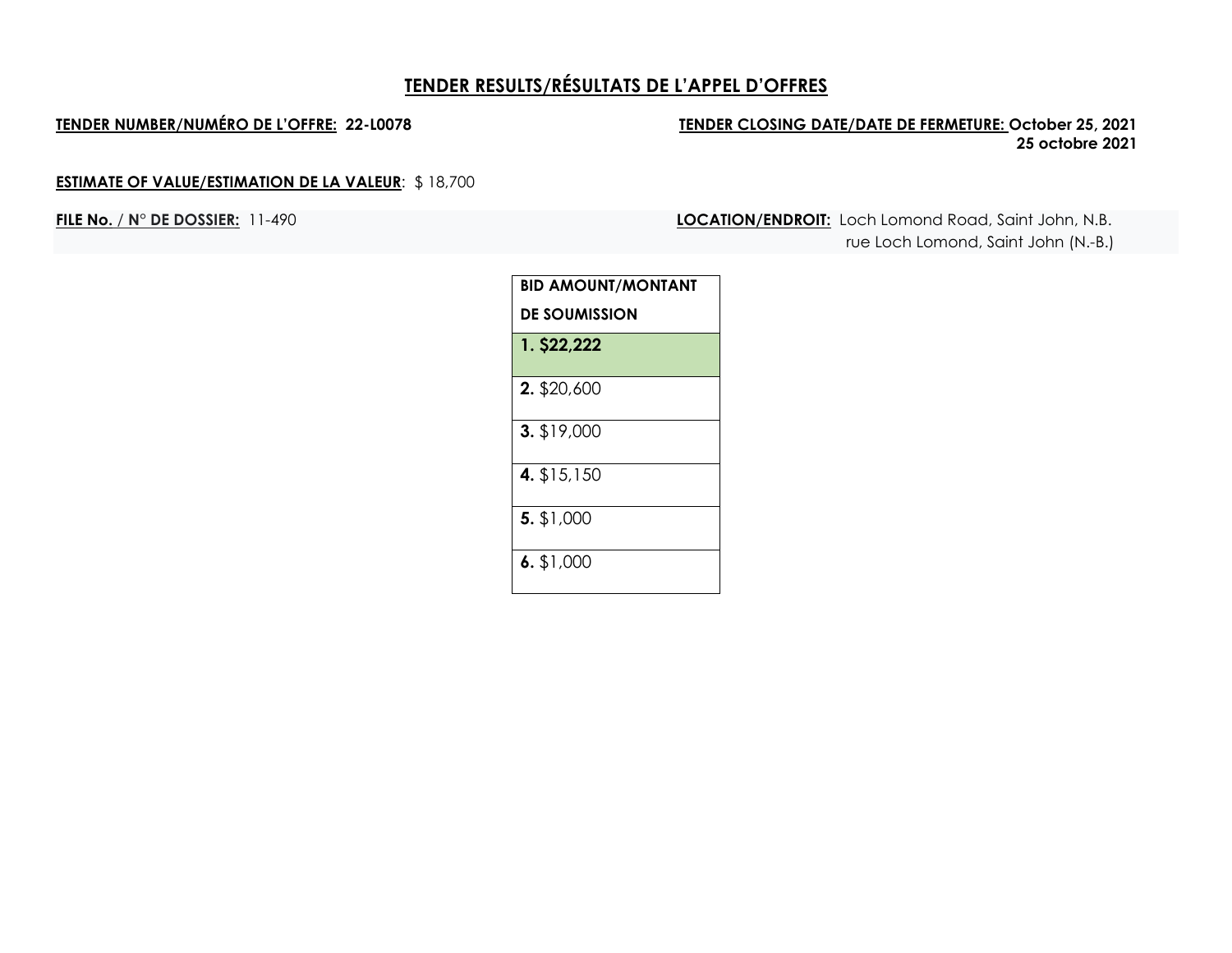### **TENDER NUMBER/NUMÉRO DE L'OFFRE: 22-L0079 TENDER CLOSING DATE/DATE DE FERMETURE: October 25, 2021 25 octobre 2021**

## **ESTIMATE OF VALUE/ESTIMATION DE LA VALEUR**: \$ 19,700

**FILE No.** / **N° DE DOSSIER:** 11-1759 **LOCATION/ENDROIT:** 59 Morgan Road, Saint John, N.B.

59, chemin Morgan, Saint John (N.-B.)

| <b>BID AMOUNT/MONTANT</b> |  |  |
|---------------------------|--|--|
| <b>DE SOUMISSION</b>      |  |  |
| 1. \$25,000               |  |  |
| 2. \$24,999               |  |  |
| 3. \$21,111               |  |  |
| 4. \$20,000               |  |  |
| 5. \$20,000               |  |  |
| 6. \$3,500                |  |  |
| 7. \$2,500                |  |  |
| 8. \$1,501                |  |  |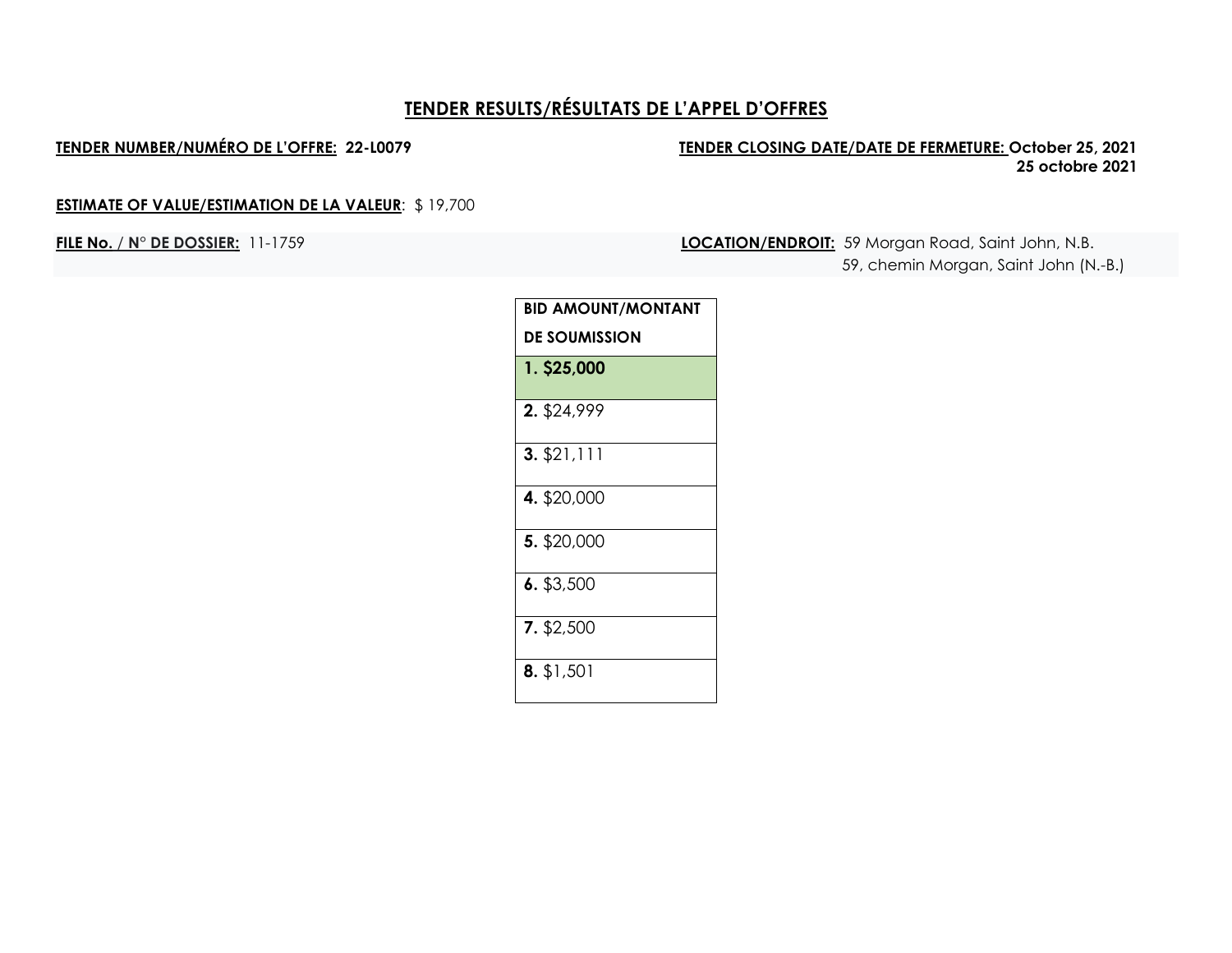## **TENDER NUMBER/NUMÉRO DE L'OFFRE: 22-L0080 TENDER CLOSING DATE/DATE DE FERMETURE: October 25, 2021 25 octobre 2021**

## **ESTIMATE OF VALUE/ESTIMATION DE LA VALEUR**: \$ 6,800

**FILE No. / N° DE DOSSIER:** 11-1760 **LOCATION/ENDROIT:** 202 St. James Street West, Saint John, N.B. 202, rue St. James Ouest, Saint John (N.-B.)

| <b>BID AMOUNT/MONTANT</b> |  |
|---------------------------|--|
| <b>DE SOUMISSION</b>      |  |
| 1. \$35,300               |  |
| 2. \$8,150                |  |
| 3. \$7,500                |  |
| 4. \$6,871                |  |
| 5. \$6,800                |  |
| $6.$ \$5,000              |  |
| 7. \$2,000                |  |
| 8. \$1,300                |  |
| $9.$ \$1,000              |  |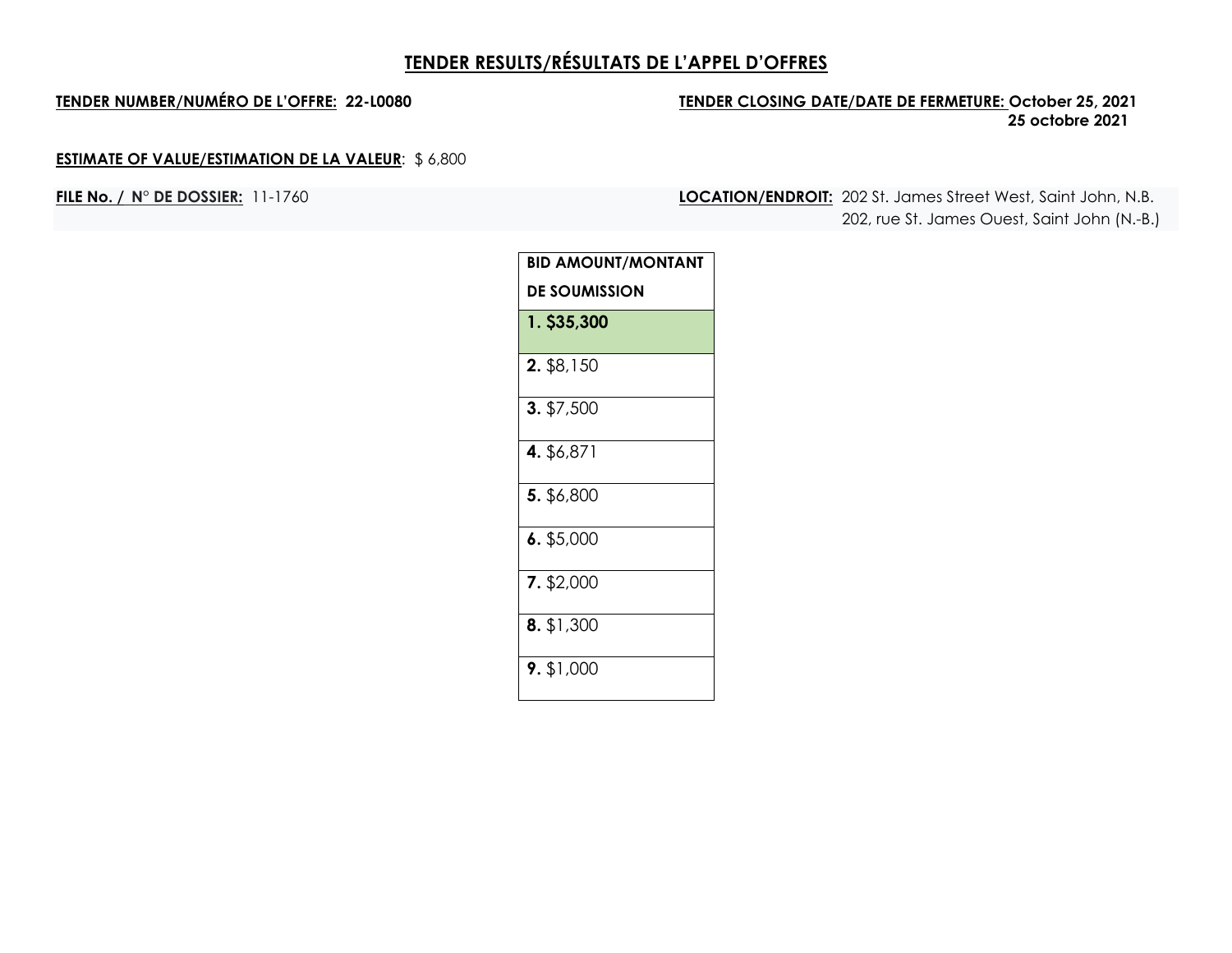## **TENDER NUMBER/NUMÉRO DE L'OFFRE: 22-L0081 TENDER CLOSING DATE/DATE DE FERMETURE: October 25, 2021 25 octobre 2021**

## **ESTIMATE OF VALUE/ESTIMATION DE LA VALEUR**: \$ 27,900

**FILE No. / N° DE DOSSIER:** 11-2119 **LOCATION/ENDROIT:** 742 Bay Street, Saint John, N.B. 742, rue Bay, Saint John (N.-B.)

| <b>BID AMOUNT/MONTANT</b><br><b>DE SOUMISSION</b> |  |
|---------------------------------------------------|--|
| 1. \$141,000                                      |  |
| 2. \$66,329.99                                    |  |
| 3. \$42,500                                       |  |
| 4. \$35,999                                       |  |
| 5. \$35,000                                       |  |
| 6. \$28,100                                       |  |
| 7. \$28,000                                       |  |
| 8. \$24,500                                       |  |
| $9.$ \$22,000                                     |  |
| $10.$ \$20,000                                    |  |
| $11.$ \$15,000                                    |  |
| 12. \$10,000                                      |  |
| 13. \$2,500                                       |  |
| 14. \$2,000                                       |  |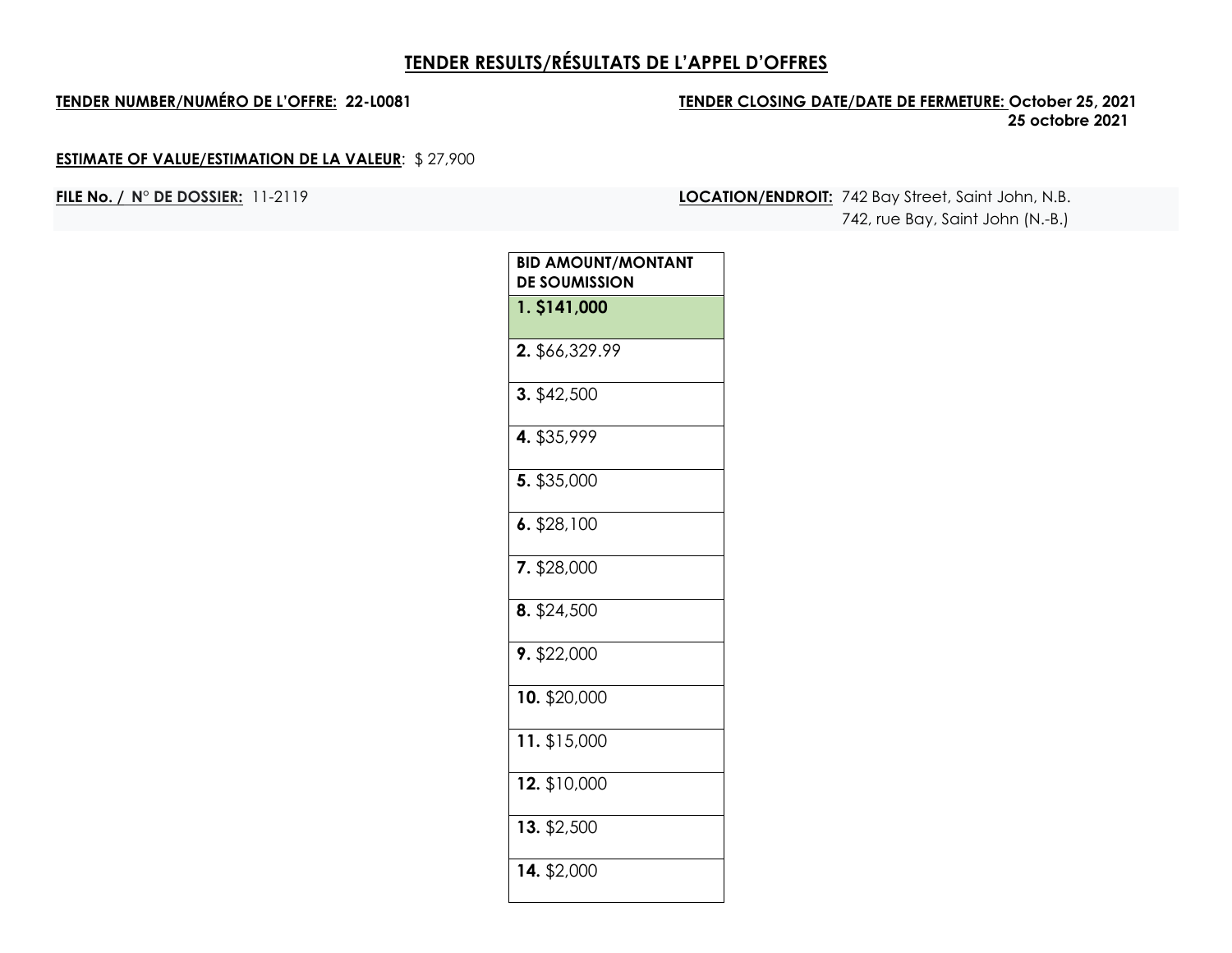### **TENDER NUMBER/NUMÉRO DE L'OFFRE: 22-L0082 TENDER CLOSING DATE/DATE DE FERMETURE: October 25, 2021 25 octobre 2021**

### **ESTIMATE OF VALUE/ESTIMATION DE LA VALEUR**: \$ 16,000

**FILE No. / N° DE DOSSIER:** 12-1440 **LOCATION/ENDROIT:** 39 Duke Street, Minto, N.B. 39, rue Duke, Minto (N.-B.)

| <b>BID AMOUNT/MONTANT</b> |
|---------------------------|
| <b>DE SOUMISSION</b>      |
| 1. \$10,500               |
| 2. \$5,000                |
| $3.$ \$2,500              |
| 4. \$2,500                |

**\*As no acceptable offer was received, this property will now be marketed as surplus on our website under Open to Offers.**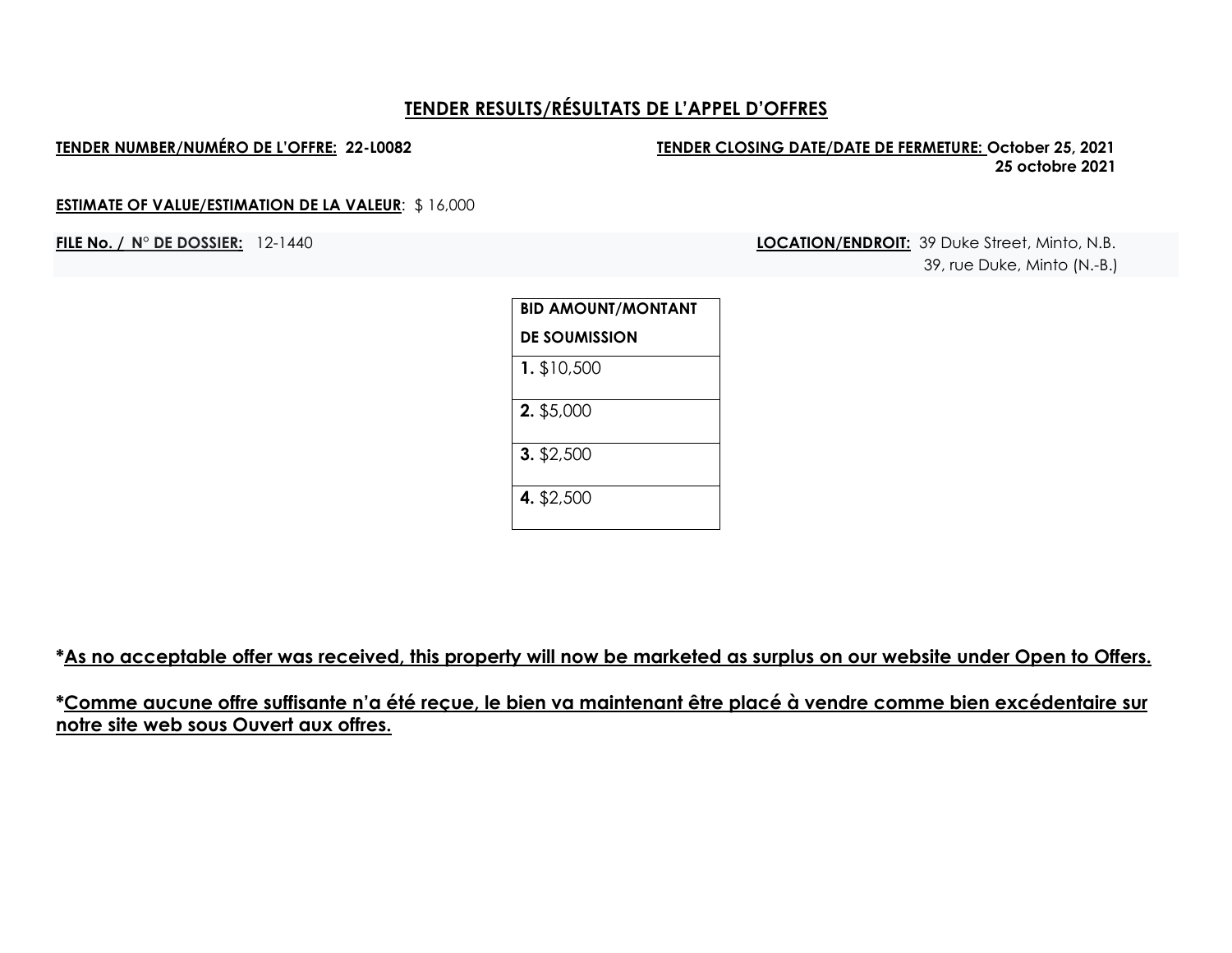## **TENDER NUMBER/NUMÉRO DE L'OFFRE: 22-L0083 TENDER CLOSING DATE/DATE DE FERMETURE: October 25, 2021 25 octobre 2021**

## **ESTIMATE OF VALUE/ESTIMATION DE LA VALEUR**: \$ 9,000

**FILE No. / N° DE DOSSIER:** 12-1749 **LOCATION/ENDROIT:** Slope Road, Minto, N.B. chemin Slope, Minto (N.-B.)

| <b>BID AMOUNT/MONTANT</b> |
|---------------------------|
| <b>DE SOUMISSION</b>      |
| 1. \$15,000               |
| 2. \$7,400                |
| $3.$ \$3,111              |
| 4. \$3,000                |
| 5. \$1,500                |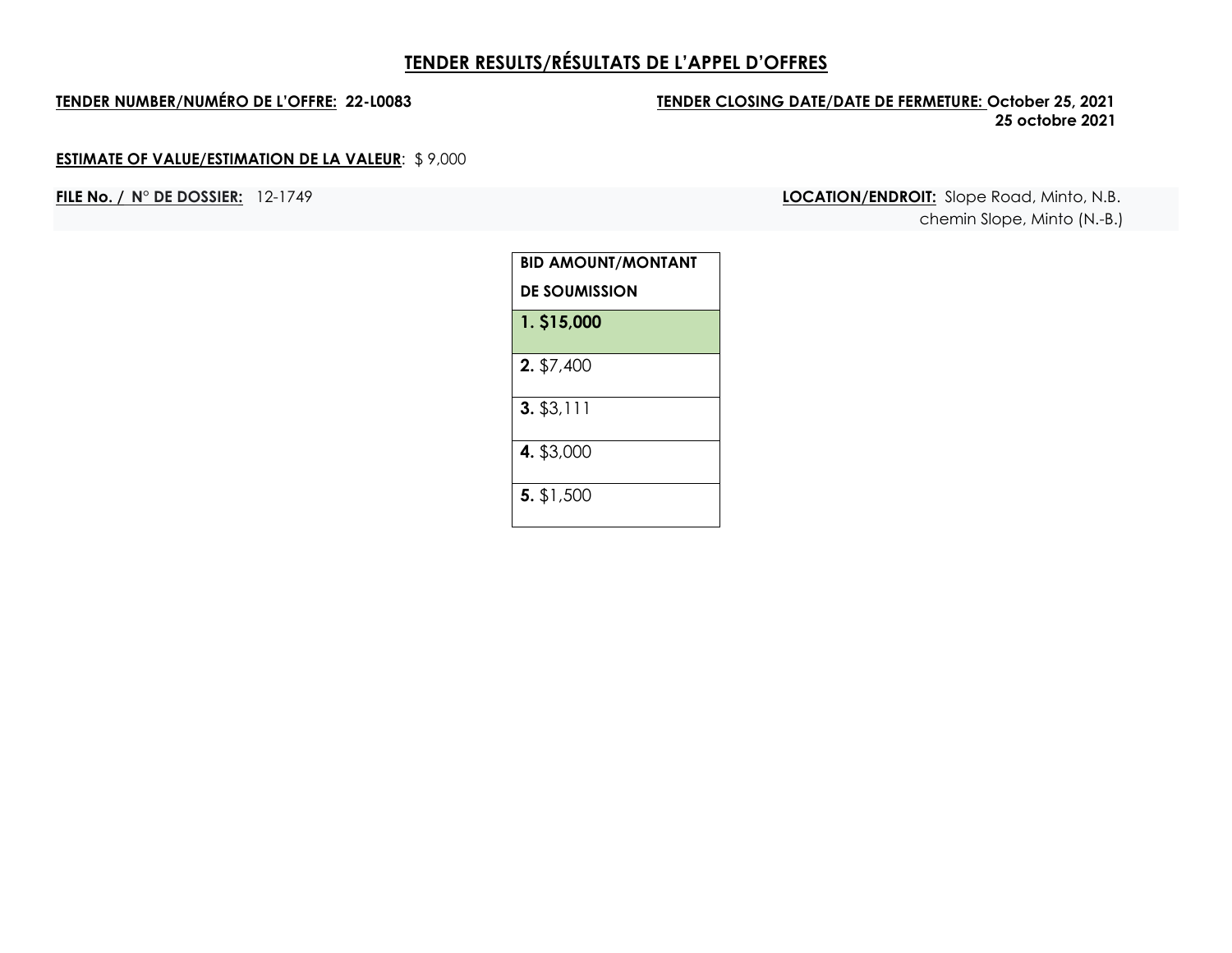## **TENDER NUMBER/NUMÉRO DE L'OFFRE: 22-L0084 TENDER CLOSING DATE/DATE DE FERMETURE: October 25, 2021 25 octobre 2021**

### **ESTIMATE OF VALUE/ESTIMATION DE LA VALEUR**: \$ 65,600

**FILE No. / N° DE DOSSIER:** 15-1684 **LOCATION/ENDROIT:** Wilsey Road, Fredericton, N.B. chemin Wilsey, Fredericton (N.-B.)

> **BID AMOUNT/MONTANT DE SOUMISSION 1.** \$10,000

**\*As no acceptable offer was received, this property will now be marketed as surplus on our website under Open to Offers.**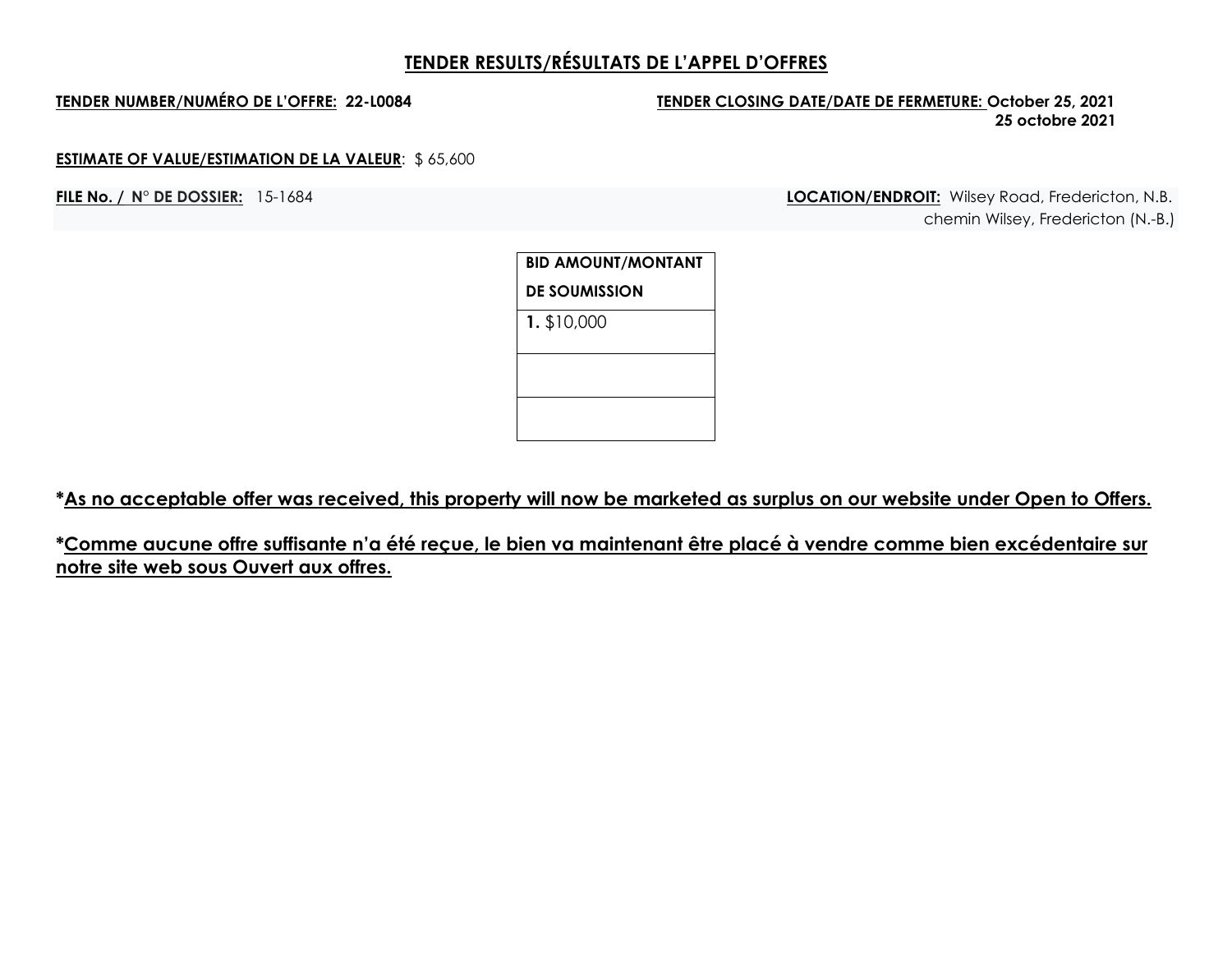## **TENDER NUMBER/NUMÉRO DE L'OFFRE: 22-L0085 TENDER CLOSING DATE/DATE DE FERMETURE: October 25, 2021 25 octobre 2021**

### **ESTIMATE OF VALUE/ESTIMATION DE LA VALEUR**: \$ 130,336

**FILE No. / N° DE DOSSIER:** 15-445 **LOCATION/ENDROIT:** Wilsey Road, Fredericton, N.B. chemin Wilsey, Fredericton (N.-B.)

| <b>BID AMOUNT/MONTANT</b><br><b>DE SOUMISSION</b> |  |
|---------------------------------------------------|--|
| 1. \$80,000                                       |  |
| 2. \$15,000                                       |  |

**\*As no acceptable offer was received, this property will now be marketed as surplus on our website under Open to Offers.**